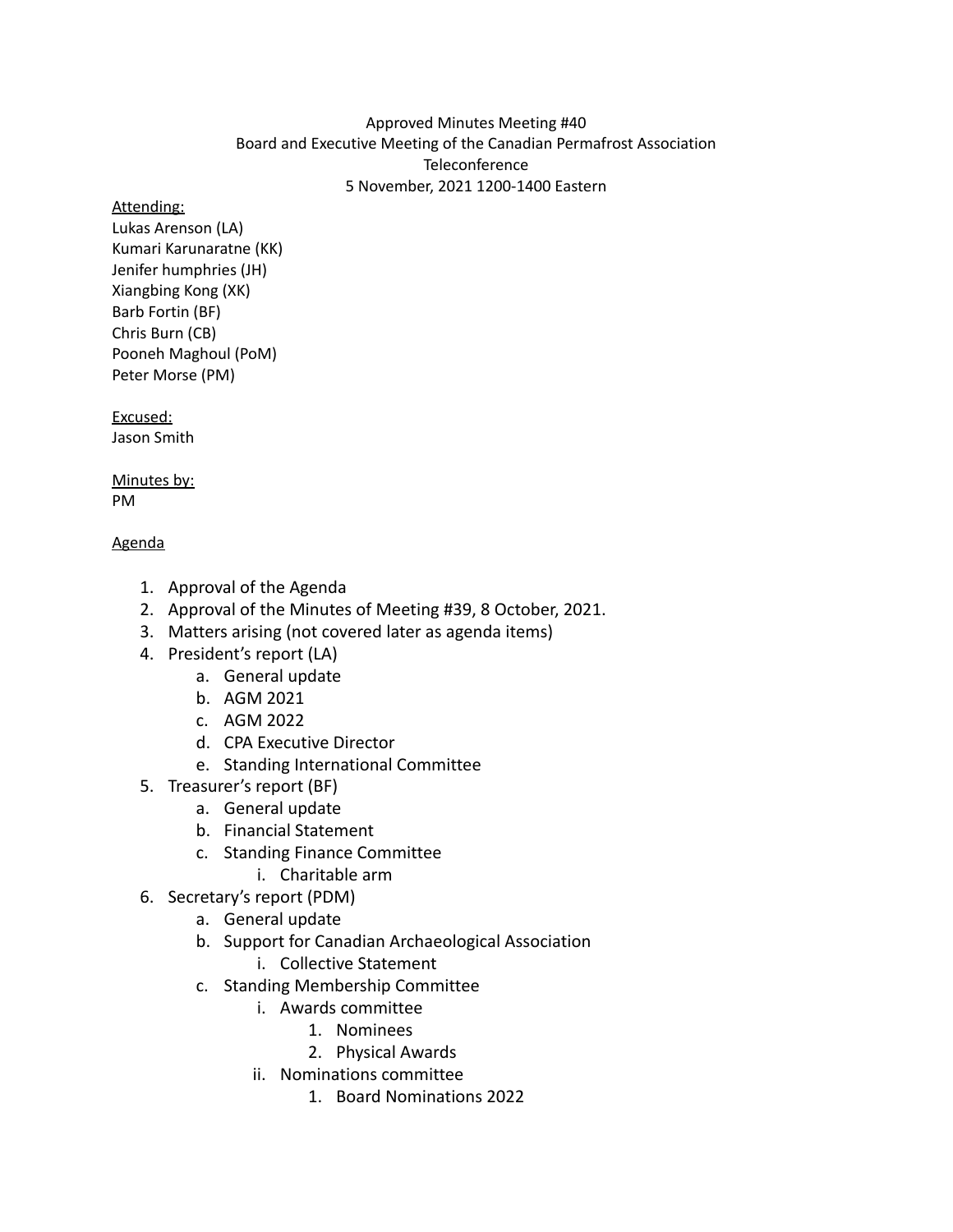- d. Motion: Discipline of Members of the Board
- 7. Communications director report (JH)
	- a. General update
	- b. Standing Dissemination Committee
- 8. Early Career representative report (XB)
	- a. General update
	- b. Webinars
- 9. President-elect report (KK)
	- a. Standing Committee ToRs and Standing Committee Chair meeting
	- b. Update Action Groups
		- i. General update
		- ii. Process to dissolve Action Groups
	- c. Standing Linkages Committee
- 10. Any other business
	- a. PermafrostNet and CPA Strategic Planning

### Action items:

### Minutes:

- 1. Approval of the Agenda
	- a. No comments
	- b. Unanimously approved
- 2. Approval of the Minutes of Meeting #39, 8 October, 2021.
	- a. No comments
	- b. Unanimously approved
- 3. Matters arising (not covered later as agenda items)
	- a. None
- 4. President's report (LA)
	- a. General update
		- i. Move to focused discussion on AGM
	- b. AGM 2021
		- i. The AGM side, we have 2 components, the AGM technical meeting and the business meeting
		- ii. Jen, an update?
			- 1. JH: We have technical sessions organized, 4 sessions. Time for discussion. We have enough volunteers for the technical background roles. We have two meetings next week to talk and work through everything. In terms of numbers we have 85 people signed up. 72 are CPA members, the remainder are just doing days 2 and 3. We have 12 people for posters. We are not doing a CPA poster award, we only have 5 posters. PermafrostNet is giving out an award. The WeTransefer site is set up, thanks PM.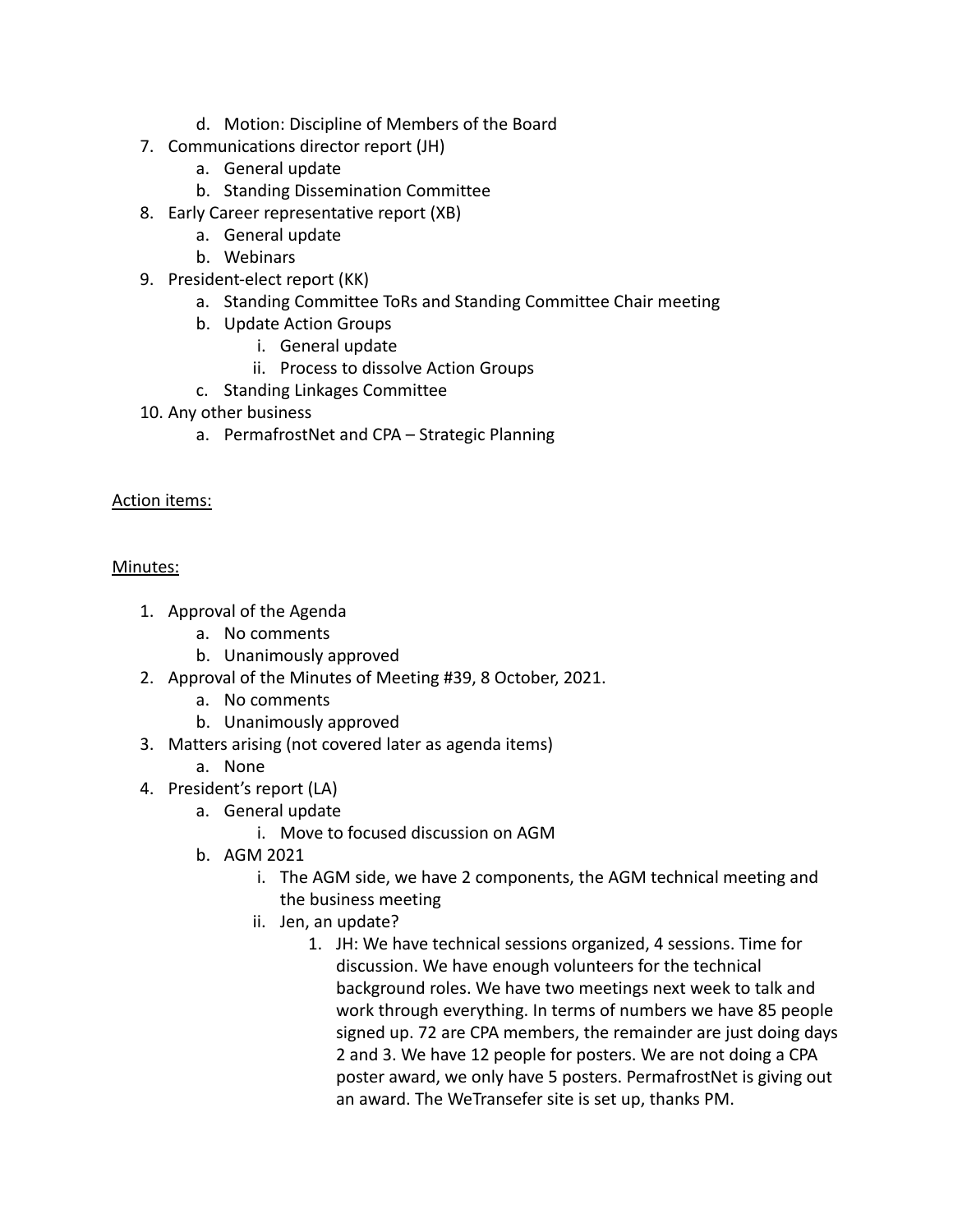- iii. I've started to send out a thank you to our sponsors in LinkedIn. I hope these recurring posts encourage others to look at us and join. Regarding awards, KK, PM and I think it is fair to give the poster award winner a 1-year award membership in the CPA. This is good for membership. We will have the best presenters. Do we have enough to award one for engineering and one for science, of just 1 award?
- iv. JH: Of the 16 presenters, there might not be enough for 2 awards.
- v. LA: It would be a good member benefit. We could just have the two best presentations, and not split between Eng and Sci.
- vi. PM: I think that we should give out two awards.
- vii. JH: We could give them a little gift package. It wouldn't take that much time. Yifeng could do it.
- viii. KK: This is a great idea. A membership and some gear. And could we brand this stuff?
- ix. PM: Stickers?
- x. JH: First place gear and membership, and second just a membership.
- xi. LA: Just two awards for best and second best presentations, no category
- xii. All: Agree.
- xiii. LA: For the welcome, what will happen?
- xiv. JH: First day is CPA only.
- xv. LA: The closing ceremony, we will have the two awards. Sharon Smith will win the HF award and Don Hayley will win the DH award. Toni built the award for Sharon, and for the DH award Arctic Foundation built and sponsored it, it looks like a thermosyphon. But are quite nice. I felt that the winners need more than a slide. I want to spend some time to recognize them a bit more. The idea is that Phil is introducing the award, and I asked the two winners to participate. I wouldn't mind if they said something. Not an acceptance speech, but 1-2 minutes. Then announce that they will be handed over next year and the winners will speak in Dawson.
- xvi. JH: I will let Michelle know about the timing. It will be fine.
- xvii. LA: From the CPA side, once I start thanking everyone, and pass to Phil, we pass to Kumari as the incoming president, then you can invite people to next year's AGM in Dawson. We will officially announce Dawson at the Business meeting, and we will repeat this at the closing ceremony on the third day.
- xviii. PM: Let's have KK talk about the AGM 2022, but let PermafrostNet have the final word.
- xix. JH: The final ceremony will be led by Ryley Beddoe on the PermafrostNet side of things.
- xx. LA: I'd pass it back to PermafrostNet for the final word.
- xxi. LA: Any other comments about the technical meeting.
- xxii. LA: Business meeting, 2:30 to 4:30. Only have Members attend the meeting.
- xxiii. JH: We can move the meeting a bit.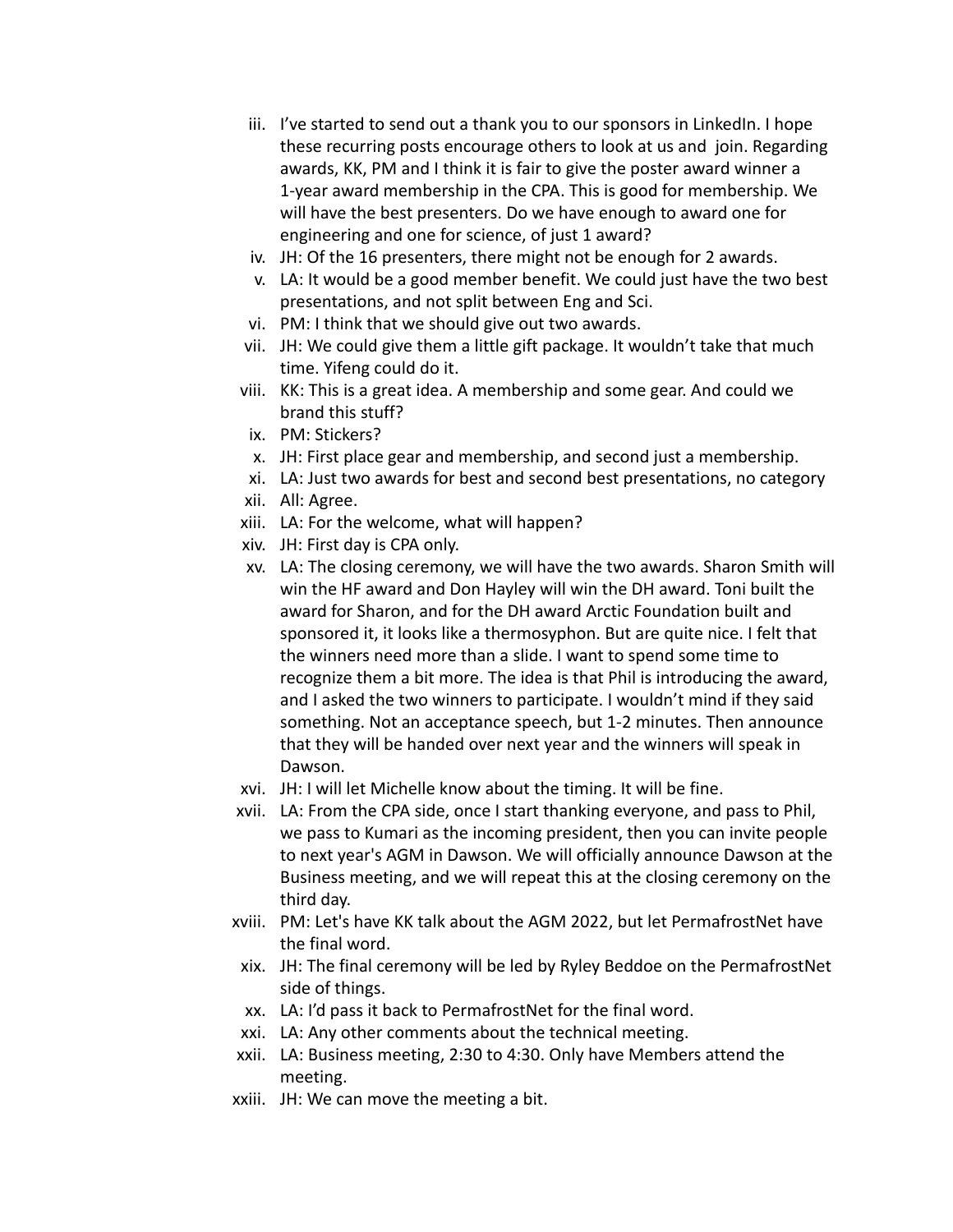- xxiv. LA: We don't need a lot of time in between meetings.
- xxv. PM: We do need to have somebody to help us with voting. Whoever is in charge of Zoom needs to be in the loop. We were not militant about who attended the business meeting, because on the first day, everyone is supposed to be a member.
- xxvi. LA: As a backup we can create forms, but if we can put it directly in Zoom, the voting will be easier. The agenda will be very similar to last year. PM and I will put this together this week,
- xxvii. KK: I need to look at the bylaws for the deadline.
- xxviii. LA: Anything else on the business side?
- xxix. PM: Slate of People for the Board?
- xxx. LA: KK is proposed for President. PM is proposed for Secretary. Madeleine Garibaldi as the Early Career Representative from Lethbridge University. Dale Heffernan from Golder in Whitehorse agreed to be the Member-at-Large. He is a counsellor at Engineers Yukon professional association. As we have it in our by-laws, we want to have a member at large to help with those connections with those associations. Discussion?
- xxxi. KK: Are these 2 year terms?
- xxxii. LA: Yes.
- xxxiii. KK: Any nominations from members?
- xxxiv. PM: No.
- xxxv. LA: And no nominations from the floor at AGM. Members had the opportunity to nominate someone.
- xxxvi. All: No further questions
- xxxvii. All: Unanimous agreement on the slate.
- xxxviii. LA: I think that covers AGM2021
- xxxix. Pooneh and Chris join at 12:45
- c. AGM 2022
	- i. KK: Some discussion about the steering committee for AGM2022 this afternoon. Also a discussion during the AGM.
	- ii. KK: Mentioned that she talked to Adrian. Do you want to add anything?
	- iii. CB: Logistics. Dawson has 3 halls, the gym is not available. The Palace Grand Theatre is available to us and is booked for 250 people, and there is the 150 person hall at the Tr'ondek Gwich'in hall. We have capacity for the attendance at the meeting. One key thing we have to do is figure out the budget, which depends on the number of people. We need to know how many people think are coming. We need a poll to find out what interest we have in the meeting, but the end of November. Then we have people put money on the table by the end of December. Then we will know how much we have to work with. Space is really a problem. We don't want 15 people not showing up, and then 15 other people who will miss out though there is actually room. We need to get an indication as to how many people want to come next year. If people book into hotels early enough, there will be no problem. Lodging and food don't seem to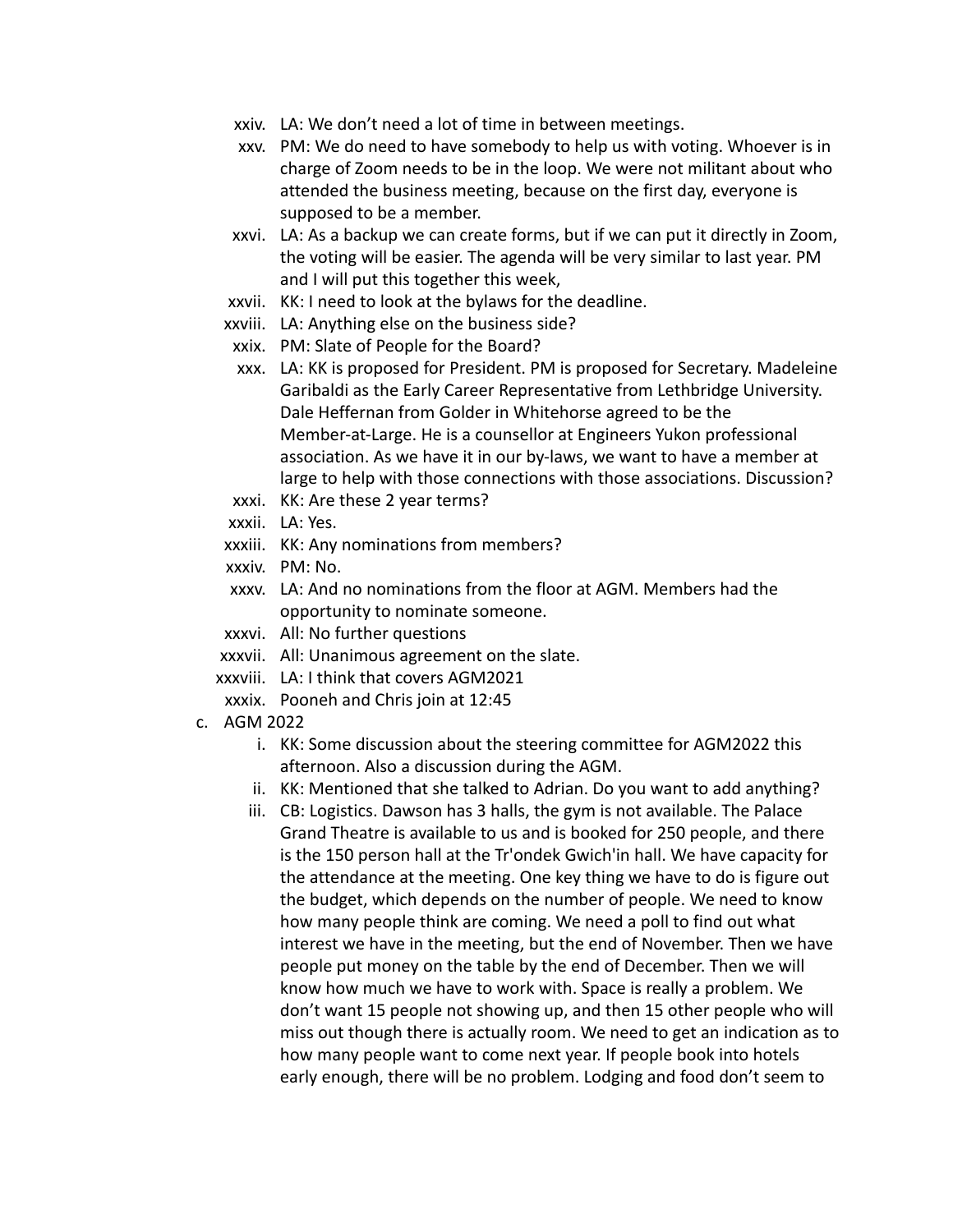be a problem, it is the capacity of the places where the meetings will take place. That's the update.

- iv. JH: Might be worthwhile to check with the hotels about events that week. Dawson can get booked up.
- v. The Tr'ondek Gwich'in have an event organizer who is on to that right now. That is how we heard about the Palace Grand. We have to plan transportation for field trips and lodging carefully. we don't need to give people a sense of the program and what will be going on. The steering committee needs to have a bit of forward looking planning, so when we speak at the AGM we can give members enough info to decide if they will go or not.
- vi. LA: That makes sense.
- d. CPA Executive Director
	- i. LA: I put together a draft for the position, I kind of pulled this from the IPA website. We need to adjust the by-laws, or add an appendix to the by-laws. then for the contract we, well we don't have to write it up yet. At the meeting we can propose to the membership that we want to put this into place.
	- ii. PM: Are we making the ammendum and addendum at the meeting?
	- iii. LA: So think that we need to have these ready to present at the meeting.
	- iv. CB: Who pays?
	- v. LA: The CPA pays. In the first discussion, we thought that some of the ICOP funding could go toward this, as the director could help out a lot with ICOP.
	- vi. CB: We need to discuss this with Yukon University. The organization of the conference needs to take place in the Yukon. The "coordinators" need to be there, but the question is where is the money coming from? They won't hire anybody until the money is there. They don't have people with half time jobs looking for something to do. They need a proposal. You need to come to the membership in 10 days with an agreement if this is the route you are going.
	- vii. LA: 2 steps here. Set the legal framework in the by-law to do this. This is independent from the money. Regarding money, we would propose a line item in the budget to move this forward.
	- viii. CB: I completely understand this separation, but somebody is going to start asking questions, like "Why is this being proposed?" The second question is "How will it be funded?" Yukon University has to be on board for the solution.
	- ix. LA: Fair enough. Makes sense. I'll put this on the agenda for the ICOP2024 meeting next week.
	- x. CB: They do this all the time, looking for a coordinator. They will advertise it for some time and get a set of applicants. Then you get a set of people to choose from . Yukon College will look after that. This will get ICOP back on the radar.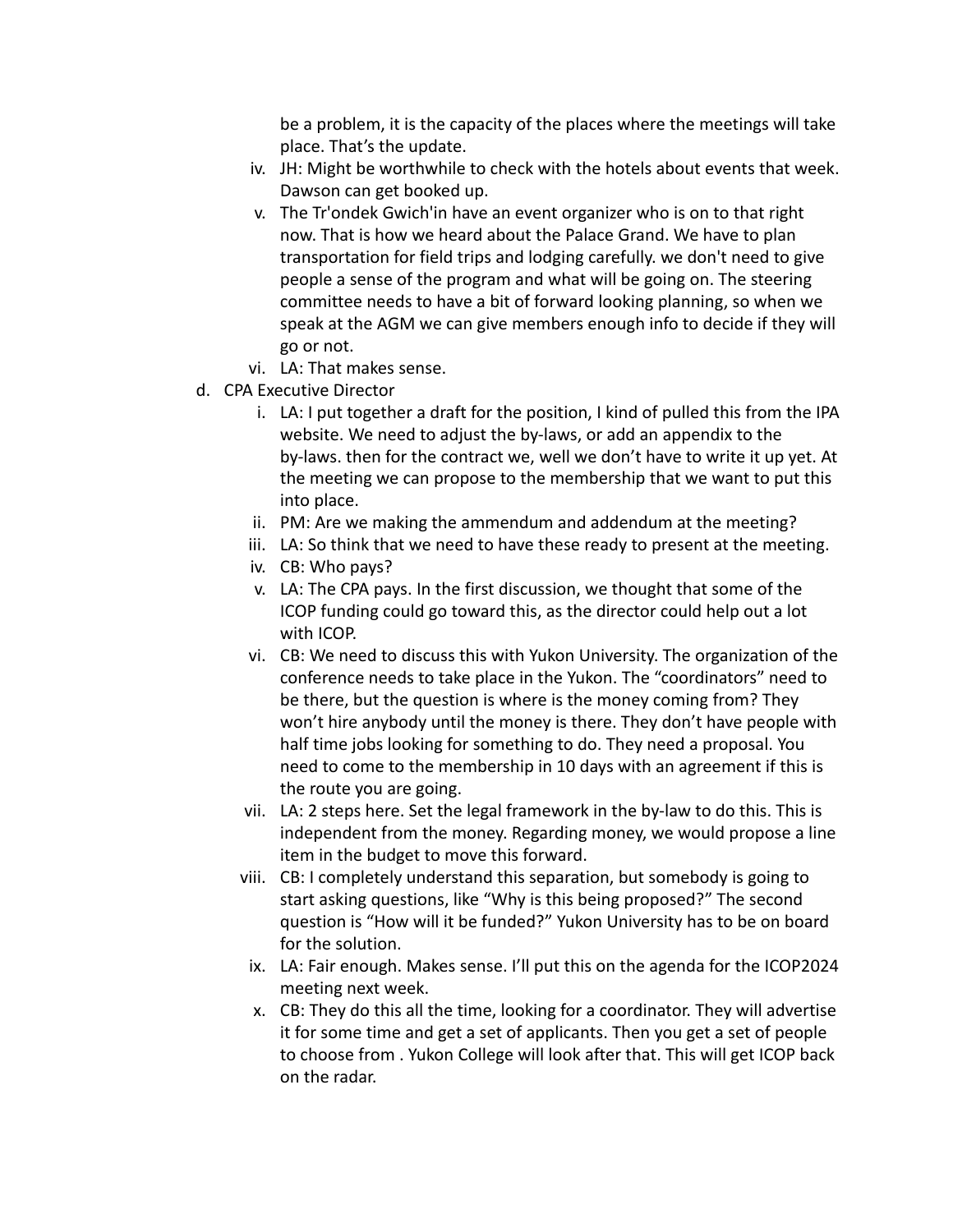- xi. LA: We need to push for more on ICOP. PM, KK and I will refine the wording, then propose to the board, and then the AGM. Is that OK with the group?
- xii. All: yes
- e. Standing International Committee
	- i. Not a lot to report. Toni is moving forward to propose a new executive member, and Canada wants to make sure that the members are nominated from Canada, China, Russia, and the US are represented to the level that is needed. The CNC-IPA will support nominations. And we are supporting a China and US nomination.
	- ii. CB: I'm very grateful to you for looking after that, Lukas. The situation was not that clear in the US last week. The Nominations seem to be clear for China, and that is good. The proposed member is very good. If the council elects him, that is great. Similarly from the US.
- f. More AGM2021:
	- i. JH: Can we get an update on the plenary from PoM
	- ii. PoM: Everything is OK with Oz. Time?
	- iii. JH: He has 35 minutes.
	- iv. PoM: Is there a template?
	- v. JH: I'll pass it to you.
	- vi. PoM: He was away this week. I'll talk to him this week.
	- vii. KK: Are all of the abstracts submitted?
	- viii. JH: All of the abstracts that we have are already compiled into a book of abstracts.
	- ix. KK: Do you want abstracts for the panel discussion? and the Keynotes?
	- x. JH: We can add those in
- 5. Treasurer's report (BF)
	- a. General update
		- i. Membership. 11 new members. 7 EC, 4 Reg. 173 paid members. 2 ECs were actually registered last year for the AGM. 67 EC, 18 lifetime. 77 Reg, CG 6, IG, 2, IS 2, Comm 1.
	- b. Financial Statement
		- i. As of yesterday. We made \$18 316 so about \$4000 over our budget. For budget 2022, \$9400 for individual membership, based on what we gained this year, less lifetime membership. Assumes similar numbers, and some paying less after July and the combined CGS membership. Corporate and institutional, I put in the same amount as this past year. Community members, we discussed charging communities now. If we gain a few, I put \$100. We didn't charge in the past.
		- ii. JH: What is the reason for communities paying?
		- iii. KK: We discussed this when I first started. If it is worth their while, they will pay.
		- iv. CB: It is not individuals, it is the community. The organization can join. I will be surprised if the DFN, and NND don't join as members. And they will bring people to the meeting.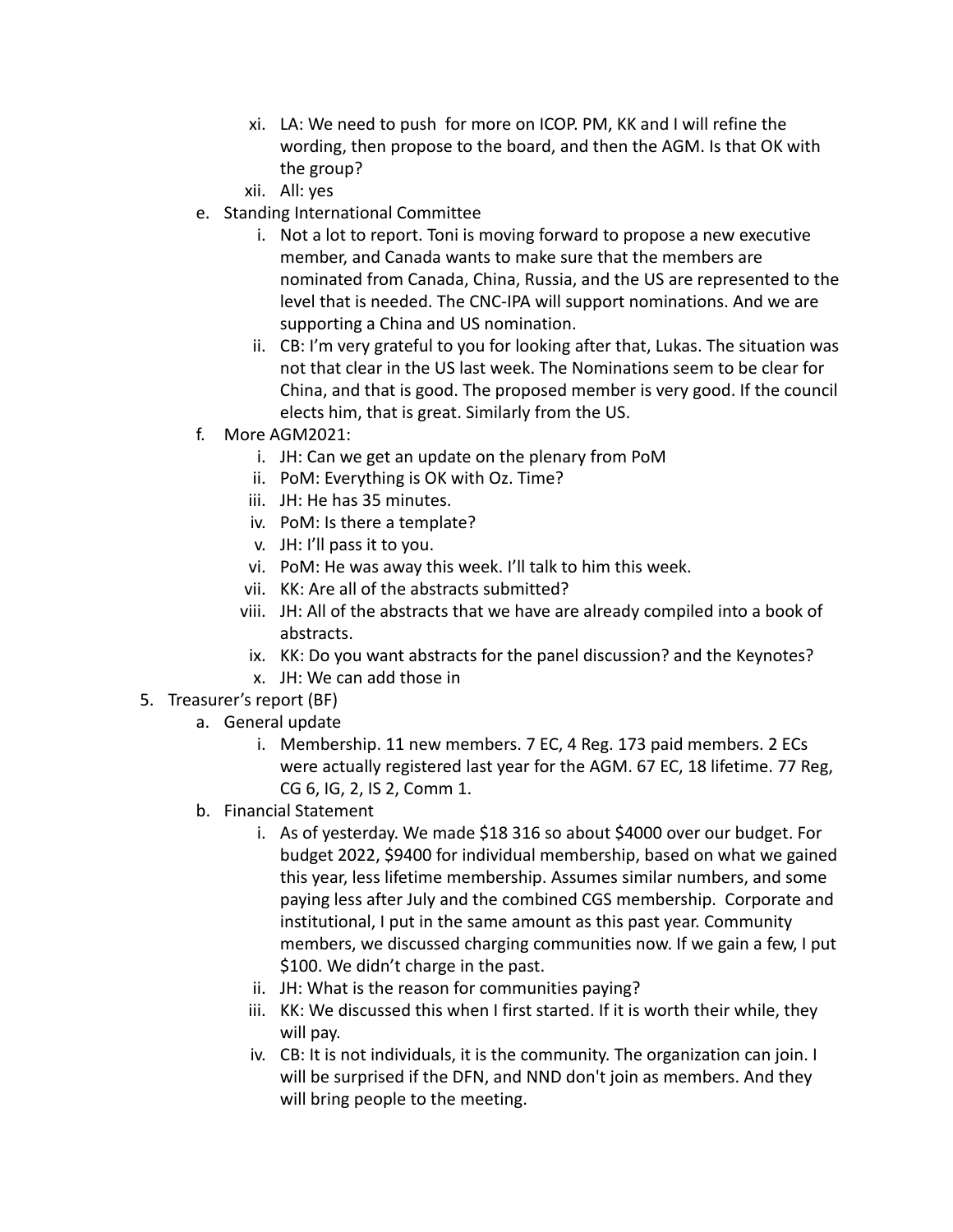- v. LA: The \$50 is not going to break a budget. We can still give the first year free, but better to have a contribution.
- vi. BF: AGM, for 2022, we need to budget for that. I don't know what to put there. Thoughts?
- vii. CB: There should be a certain proportion of the registration that goes toward the CPA. For the IPA, when you host a conference, the IPA gets 10% . In this case, you have to estimate the fees and the participants, you multiply by 0.1 and get a value. We are gaining information about the costs, but we are not in a position to supply the numbers. I talked with Paul Murchison last week, and he suggested that the conference people make an application to the Yukon Government. The partners did not want to do this. They feel that the Yukon Government will want to take the credit. It indicates that the partners are committed to making it happen. This is important, because the Yukon government has lots of money. The commitment of the partners is high. This is good. They recognize that there are costs, but are committed to doing this independently. It is a live discussion.
- viii. BF: So I will keep it as \$5000, but that is an estimate. BF will ask that people indicate their attendance so that we will have a better estimate.
- ix. CB: There is no way we will lose money on this. I will not let that happen. This will not be a drain on anybody's finances.
- x. BF: \$23 500 total revenue in 2022, with come coming from conference
- xi. BF: Expense: Conference participation, I need to increase this, but I had put \$5000. I don't have another year to compare. But in 2019 we spent \$13 000 on a conference.
- xii. LA: But that was a part of the seed money, and we got that back.
- xiii. LA: That seems a bit high.
- xiv. BF: OK, if we are separating things more.
- xv. LA: This budget needs to indicate the support that the CPA will provide to the conference, and separate out external conferences.
- xvi. BF: So \$2000 for external conferences.
- xvii. BF: Seed money for ICOP 2024 comes out this year.
- xviii. LA: I would move this until next year.
- xix. BF: If we do that it looks like we didn't spend much.
- xx. Operations: \$6357. Projection \$6718. For the budget next year it will be very close. Unless you have any other operations that we think we need.
- xxi. Scholarship and bursaries, we had \$2000 in the budget, but we didn't spend. I put in \$5000, but it could be reduced,
- xxii. LA: We can reduce to \$4000, so that we have money for the Director.
- xxiii. BF: We will give seed money for ICOP 2021 and transfer money into the reserve, which will balance against the revenue by the end of the year.
- c. Standing Finance Committee
	- i. Charitable arm
		- 1. BF: We have a draft of the bylaws that Toni has read, and passed comments back on. The Board will see it soon.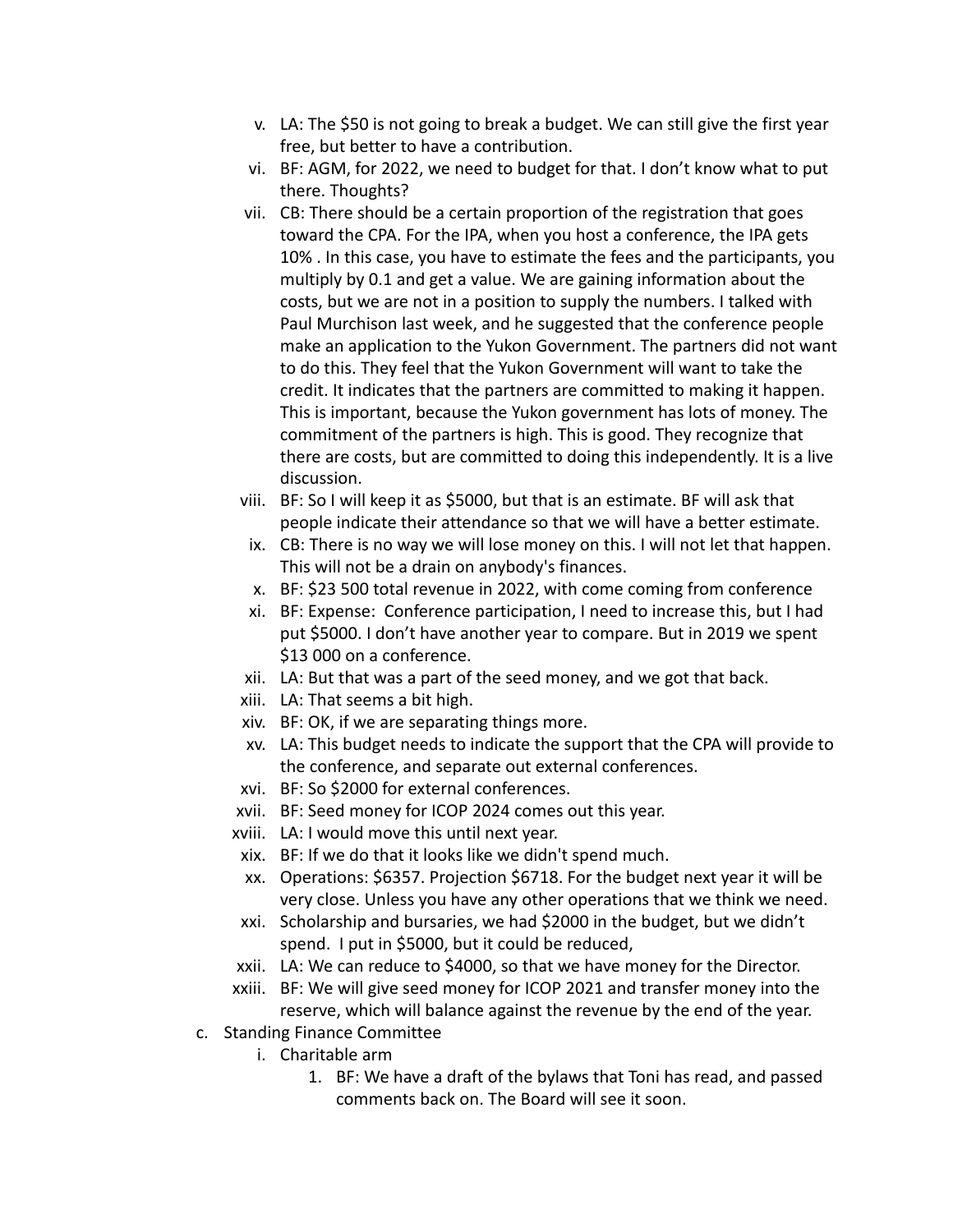- 6. Secretary's report (PDM)
	- a. General update
		- i. I've set up some shared spaces on G-Suite for the Standing Committees
		- ii. Sent out minutes from the meeting between the Board and the Chairs of Standing Committees.
		- iii. I'll be sending out a thank you to outgoing members of the board.
	- b. Support for Canadian Archaeological Association
		- i. Collective Statement
			- 1. I drafted a short summary of our offer to help that will be included in the Collective Statement, with comments from LA and KK.
			- 2. The collective will send along the working technical document for us to share with our members who volunteered to help.
	- c. Standing Membership Committee
		- i. Awards committee
			- 1. Nominees
				- a. Have been notified, and accepted.
			- 2. Physical Awards
				- a. LA: Have been made. The HF award was made by Toni, the DH award by Arctic Foundations, and it looks like a thermosyphon.
		- ii. Nominations committee
			- 1. Board Nominations 2022
				- a. Covered above
	- d. Motion: Discipline of Members of the Board
		- i. PM: I re-drafted the amendment based on comments from our members at the last AGM. Please review if you haven't already and give me comments.
- 7. Communications director report (JH)
	- a. General update
		- i. 85 attendees signed up so far
			- 1. 72 with CPA and 13 with permafrost Net
			- 2. All but one presentation slot is filled, with Lukas likely filling it
			- 3. Having a session with Permafrost Net next week to go over the technical logistics
			- 4. As well as another meeting just the CPA volunteers to go through it all
			- 5. We transfer site is set up and instructions went out to presenters so they can pre-record if they'd like
			- 6. Need to contact people who haven't paid for their membership yet and direct them to registration page
	- b. Standing Dissemination Committee
		- i. Lots going on with the SDC in terms of educational development but nothing the board needs to deal with urgently
		- ii. Got a shared drive set up with our monthly meeting notes, copies of the strategic plan and logos, etc.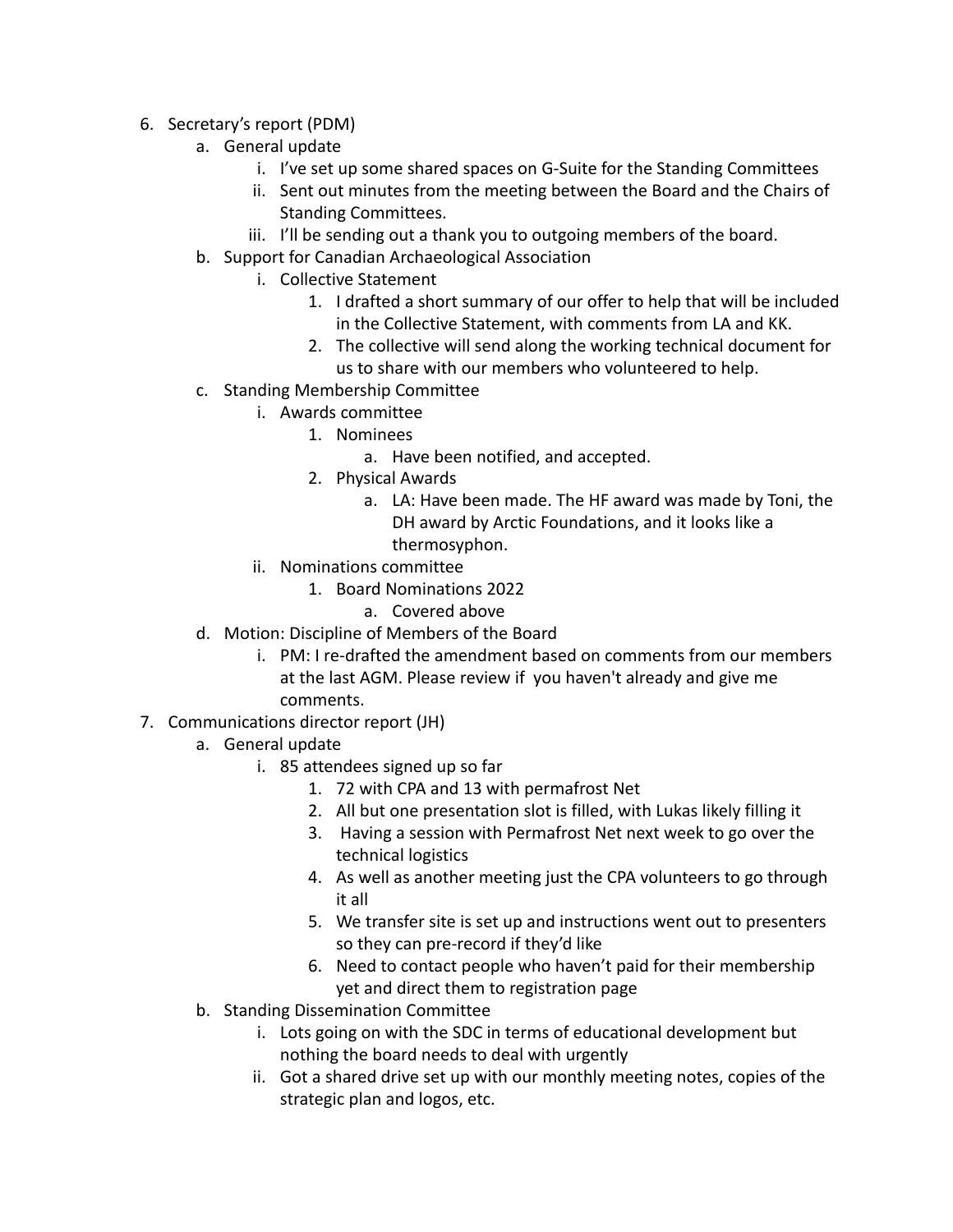- iii. Set up a website to do list so at least we can keep track of our ideas
- 8. Early Career representative report (XB)
	- a. General update
		- i. None
	- b. Webinars
		- i. The webinar was pretty good. We had about 20 people. We have Guy Dore lined up for the next one.
		- ii. LA: Do we have the recordings?
		- iii. XK: Yes we do, and I'll make sure that JH gets these.
		- iv. LA: Important to remind people that the Vimeo videos are there.
- 9. President-elect report (KK)
	- a. Standing Committee ToRs and Standing Committee Chair meeting
		- i. We had the meeting in October, and we've talked about the TOR, and made progress on that. Just wondering about what would be good to get done before the AGM, or wait until after the AGM.
	- b. Update Action Groups
		- i. General update
			- 1. I've traced down the form for an application about what is requested. There is nothing about it in the bylaws. We need to have the forms indicate the requirements for how to open and close an action group, and a place to indicate when the board made its approval. We should note at the AGM that the PCF action group is finished.
			- 2. LA: I'll give an update on the PCF at the AGM after I talk with Mike Brown.
			- 3. KK: We need to have the board then officially close the Action group after the presentation
			- 4. KK: Toni had a poster presentation at RCOP, and we will get a presentation from him at the AGM.
			- 5. JH: He will put the poster up at the AGM.
			- 6. JH: I am not sure what I should prepare for my update.
			- 7. LA: There is not a lot. The main report used to be some social media stats, and progress on the website.
			- 8. LA: Any other questions?
			- 9. None .
		- ii. Process to dissolve Action Groups
			- 1. Discussed above.
	- c. Standing Linkages Committee
		- i. Discussed the TOR with Sarah.
- 10. Any other business
	- a. PermafrostNet and CPA Strategic Planning
		- i. The board has approved the financing of the Strategic planning exercise. PeramfostNet asked if a representative from the CPA could sit on the committee. Stephan asked if we wanted to be on the table when this was developed.